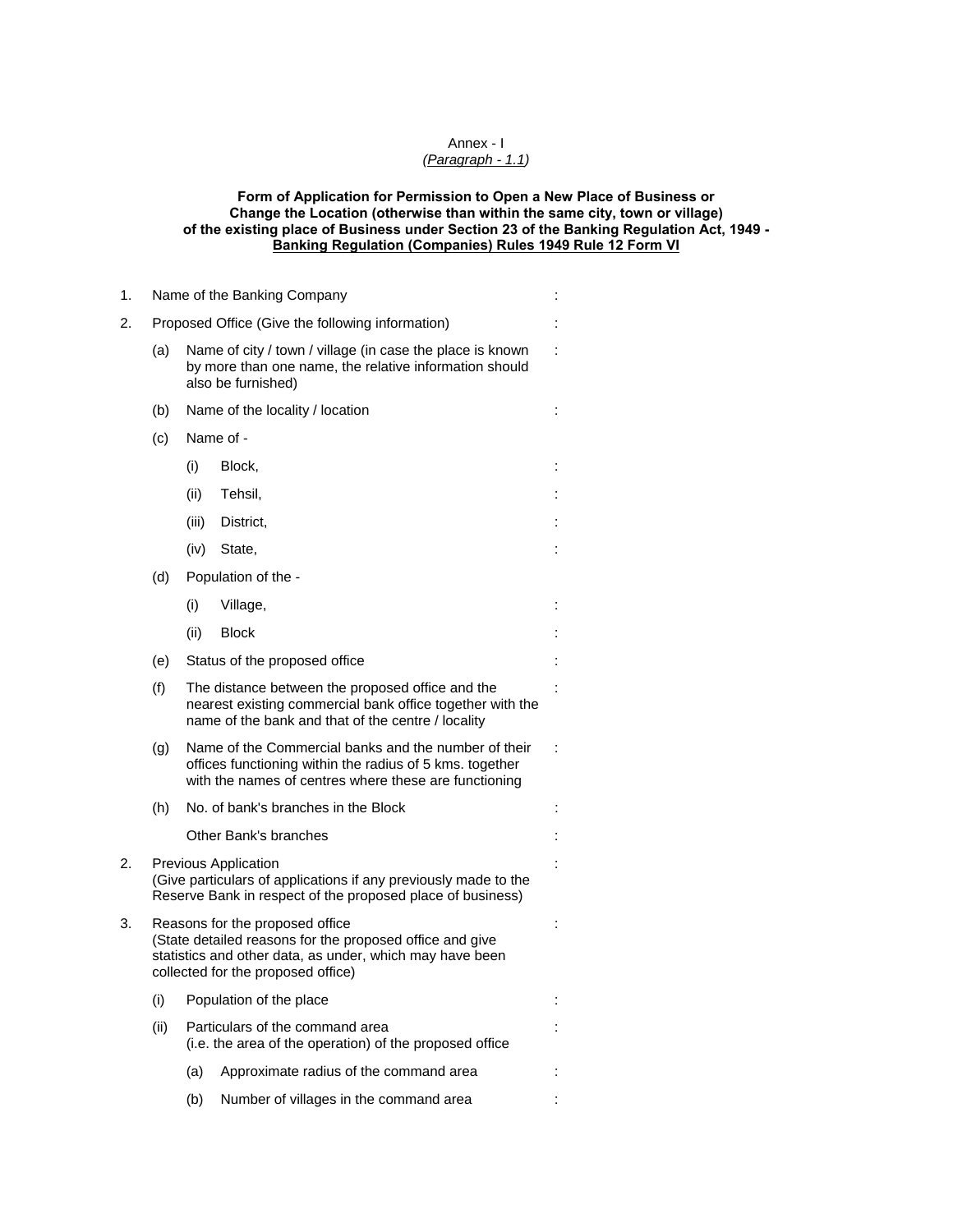- (c) Population of the command area :
- (iii) The volume and value of the agricultural mineral and industrial production and imports and exports in the area of operation of the proposed office as under

| <b>Commodity</b> | <b>Production</b> |       | <b>Imports</b> |       | <b>Exports</b> |              |
|------------------|-------------------|-------|----------------|-------|----------------|--------------|
|                  | <b>Volume</b>     | Value | Volume         | Value | Volume         | <b>Value</b> |
| (1)              | (2)               | (3)   | (4)            | (5)   | (6)            |              |
|                  |                   |       |                |       |                |              |
|                  |                   |       |                |       |                |              |
|                  |                   |       |                |       |                |              |
|                  |                   |       |                |       |                |              |

- (iv) If there are schemes for agricultural mineral or industrial development, give details of the same and their probable effects on the volume and value of the present production, imports and exports.
- (v) If the existing banking facilities are considered inadequate, give reasons
- (vi) Prospects : Give as under as estimate of minimum business which the banking company expect to attract at the proposed office within 12 months
	- (a) Deposits : Rs.
	- (b) Advance : Rs.
- 4. Change of location of an existing office (Give the exact location of the office which is proposed to be closed and of the place where it is proposed to be shifted giving particulars of the new location as in Item 2, 3 & 4)
- 

(State the amount already spent or proposed to be spent on staff, premises, furniture, stationery, advertising etc. in connection with the proposed office. Also state that minimum income which the banking company expects to earn at the proposed office within 12 months)

- (a) Establishment charges : Rs. (b) Stationery & Miscellaneous : Rs. (c) Rent & Bldg.  $\therefore$  Rs. (d) Interest to be paid on deposits : Rs. (e) Interest on funds borrowed from H.O on Rs.\_\_\_\_ @  $\frac{9}{6}$ : Rs. Total : Rs. Estimated Annual Income (a) Interest on advances : Rs.
- (b) Commission : Rs.

5. Expenditure  $\qquad \qquad$  Estimate of annual Expenditure

:

:

:

:

: